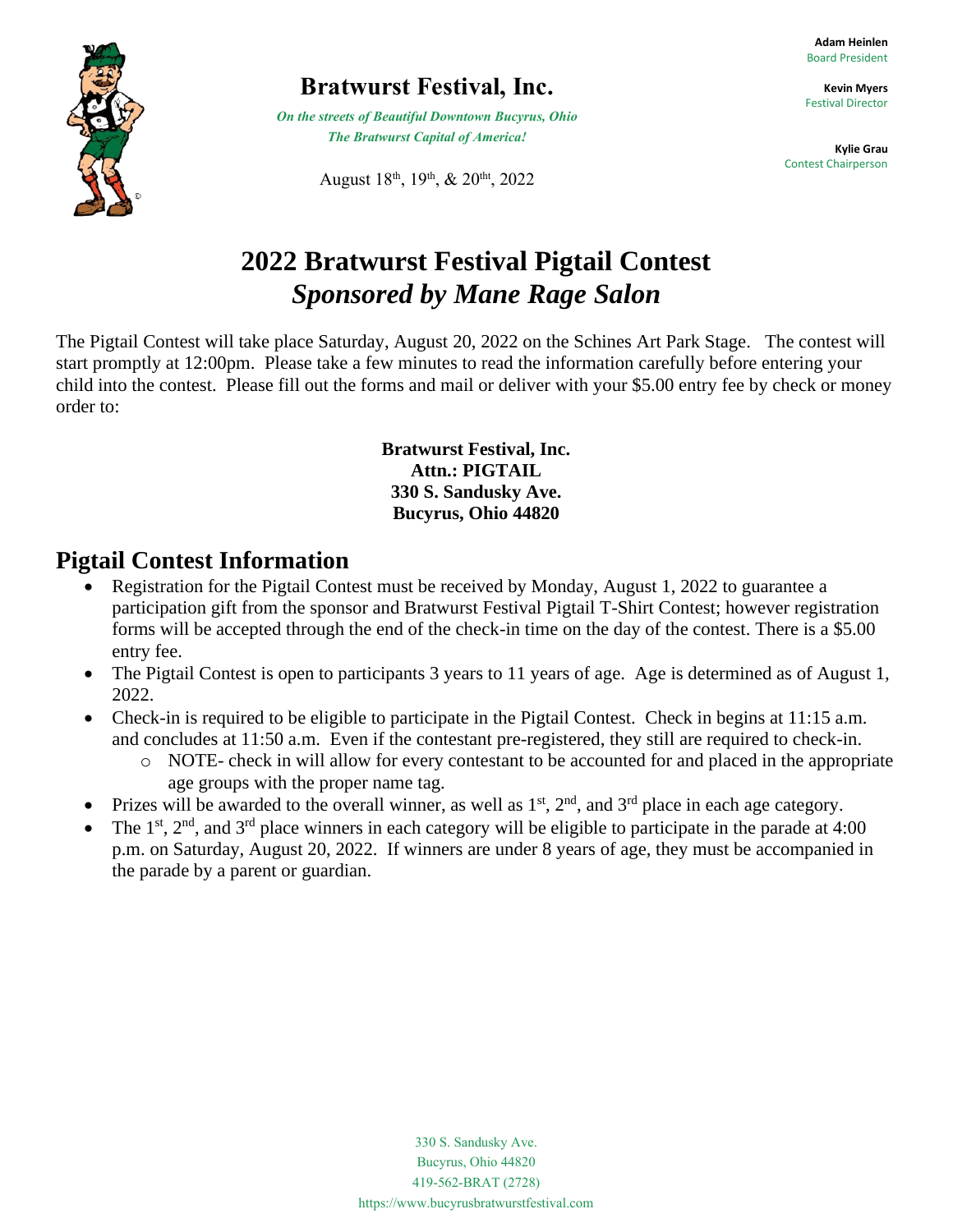#### **Pigtail Contest Requirements**

- Each participant shall have their hair braided into pigtails (2 braids)
- A single ponytail braid will not be permitted.
- French braids or regular braids are permitted.
- NO imitation hair will be permitted.
- Any participant whose hair is not braided accordingly will not be permitted to compete in the contest.
- Each participant must wear the nametag that they receive during check-in.

### **Pigtail Contest Judging Rules**

- Judging will be performed by a licensed cosmetologist
- Each pigtail will be measured to assure the longest measurement is recorded.
- Judging of the pigtail will be done from the top of the participant's ear to the top of the rubber band or hair tie.
- Judges will not disclose any measurements to the public.
- No parents/guardians are permitted on stage, unless there is a special accommodation needed and listed on the entry form.
- The judge's decision is final.

#### **Parade Information**

- The contestants for the Pigtail Contest that are eligible to walk in the Bratwurst Festival parade on Saturday, August 20, 2022 will meet at the Speedway Gas Station Parking Lot on the corner of E. Perry St. and N. Sandusky Ave. at 3:15 p.m. The Contest Sponsors will then lead you to the appropriate line up area.
- The contestants not being accompanied by a parent/guardian must be picked up immediately following the Pigtail Contest group's completion of the parade at the UDF Gas Station lot at the intersection of W. Center St. and S. Sandusky Ave.
- Please have the parade participants hair braided as it was for the Pigtail Contest.